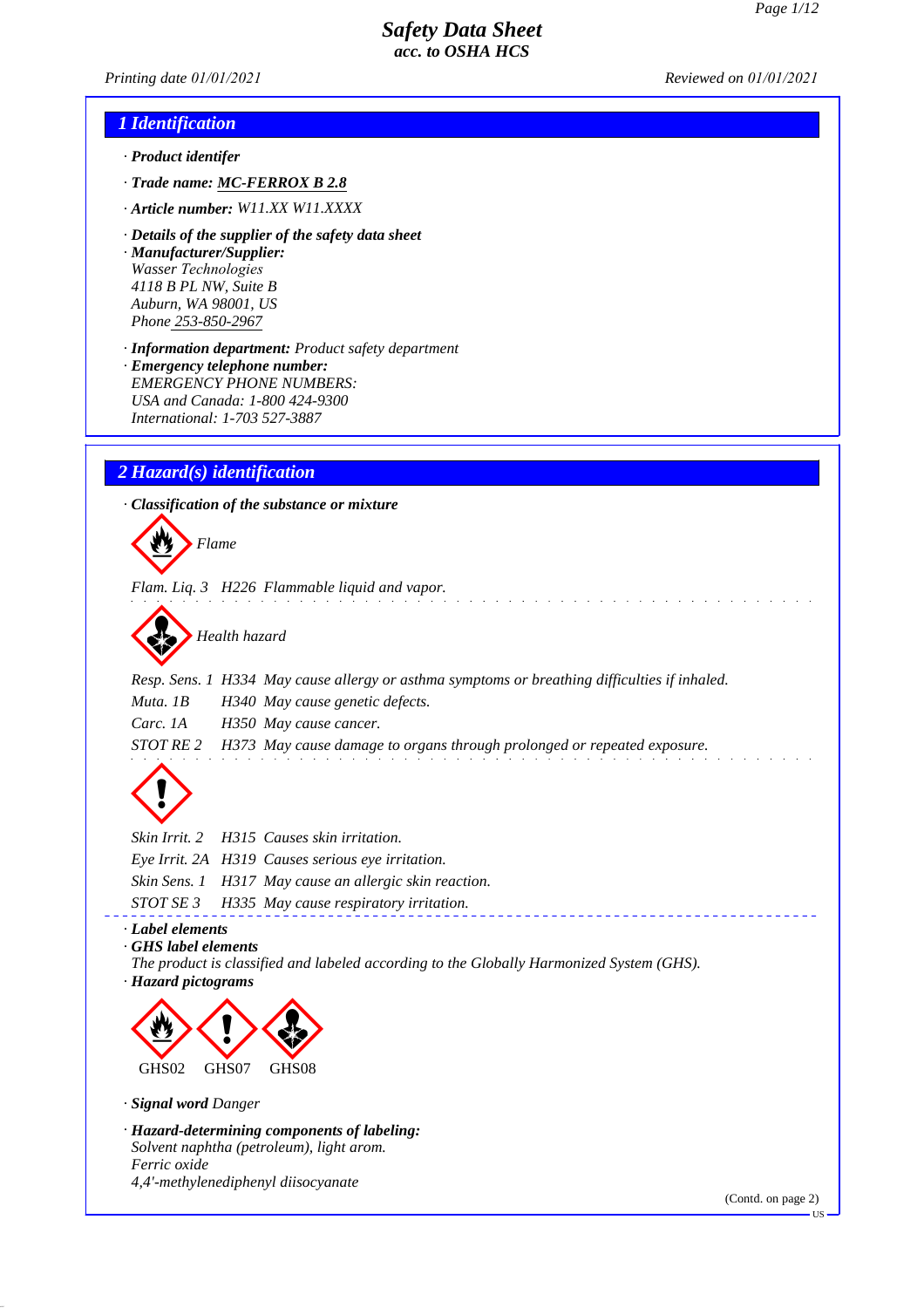**REACTIVITY** 0

*Reactivity = 0*

*Printing date 01/01/2021 Reviewed on 01/01/2021*

*Trade name: MC-FERROX B 2.8*

|                                    | (Contd. of page 1)                                                                                                    |
|------------------------------------|-----------------------------------------------------------------------------------------------------------------------|
| Talc $(Mg3H2(SiO3)4)$              |                                                                                                                       |
| · Hazard statements                |                                                                                                                       |
|                                    | H226 Flammable liquid and vapor.                                                                                      |
| H315 Causes skin irritation.       |                                                                                                                       |
|                                    | H319 Causes serious eye irritation.                                                                                   |
|                                    | H334 May cause allergy or asthma symptoms or breathing difficulties if inhaled.                                       |
|                                    | H317 May cause an allergic skin reaction.                                                                             |
|                                    | H340 May cause genetic defects.                                                                                       |
| H350 May cause cancer.             |                                                                                                                       |
|                                    | H335 May cause respiratory irritation.                                                                                |
|                                    | H373 May cause damage to organs through prolonged or repeated exposure.                                               |
| · Precautionary statements         |                                                                                                                       |
|                                    | Keep out of reach from children.                                                                                      |
| P <sub>210</sub>                   | Keep away from heat/sparks/open flames/hot surfaces. No smoking.                                                      |
| P241                               | Use explosion-proof electrical/ventilating/lighting/equipment.                                                        |
| P <sub>260</sub>                   | Do not breathe dust/fume/gas/mist/vapors/spray.                                                                       |
| P284                               | [In case of inadequate ventilation] wear respiratory protection.                                                      |
| P280                               | Wear protective gloves / eye protection / face protection.                                                            |
| P240                               | Ground/bond container and receiving equipment.                                                                        |
| P <sub>242</sub>                   | Use only non-sparking tools.                                                                                          |
| P243                               | Take precautionary measures against static discharge.                                                                 |
| P <sub>264</sub>                   | Wash thoroughly after handling.                                                                                       |
| P <sub>271</sub>                   | Use only outdoors or in a well-ventilated area.                                                                       |
| P272                               | Contaminated work clothing must not be allowed out of the workplace.                                                  |
| P201                               | Obtain special instructions before use.                                                                               |
| P <sub>202</sub>                   | Do not handle until all safety precautions have been read and understood.                                             |
|                                    | P303+P361+P353 If on skin (or hair): Take off immediately all contaminated clothing. Rinse skin with<br>water/shower. |
|                                    | P305+P351+P338 If in eyes: Rinse cautiously with water for several minutes. Remove contact lenses, if                 |
|                                    | present and easy to do. Continue rinsing.                                                                             |
| P321                               | Specific treatment (see on this label).                                                                               |
| $P342 + P311$                      | If experiencing respiratory symptoms: Call a POISON CENTER/doctor.                                                    |
| P304+P340                          | IF INHALED: Remove person to fresh air and keep comfortable for breathing.                                            |
| P312                               | Call a POISON CENTER/doctor if you feel unwell.                                                                       |
| P363                               | Wash contaminated clothing before reuse.                                                                              |
| P308+P313                          | IF exposed or concerned: Get medical advice/attention.                                                                |
| $P333 + P313$                      | If skin irritation or rash occurs: Get medical advice/attention.                                                      |
| $P337 + P313$                      | If eye irritation persists: Get medical advice/attention.                                                             |
| <i>P314</i>                        | Get medical advice/attention if you feel unwell.                                                                      |
| P370+P378                          | In case of fire: Use for extinction: CO2, powder or water spray.                                                      |
| $P362 + P364$                      | Take off contaminated clothing and wash it before reuse.                                                              |
| P <sub>405</sub>                   | Store locked up.                                                                                                      |
| $P403 + P233$                      | Store in a well-ventilated place. Keep container tightly closed.                                                      |
| $P403 + P235$                      | Store in a well-ventilated place. Keep cool.                                                                          |
| <i>P501</i>                        | Dispose of contents/container in accordance with local/regional/national/international                                |
|                                    | regulations.                                                                                                          |
| · Classification system:           |                                                                                                                       |
| $\cdot$ NFPA ratings (scale 0 - 4) |                                                                                                                       |
|                                    | $Health = 3$                                                                                                          |
|                                    | $Fire = 3$<br>$Reactivity = 0$                                                                                        |
|                                    |                                                                                                                       |
| · HMIS-ratings (scale 0 - 4)       |                                                                                                                       |
| <b>HEALTH</b><br>$^*3$<br>FIRE     | $Health = *3$<br>$3$ Fire = 3                                                                                         |
|                                    |                                                                                                                       |

(Contd. on page 3)

 $\overline{\mathbf{U}}$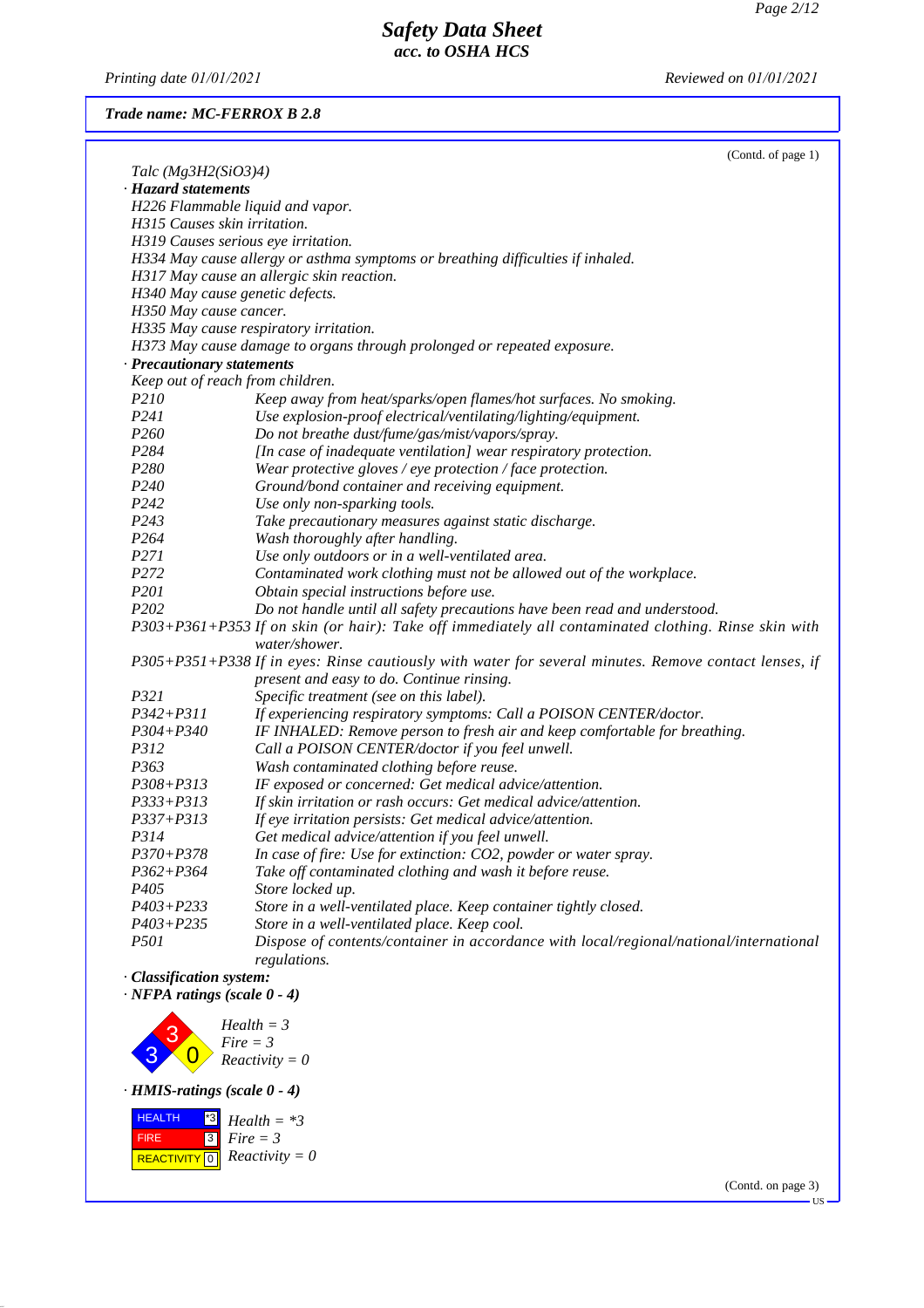(Contd. of page 2)

# *Safety Data Sheet acc. to OSHA HCS*

*Printing date 01/01/2021 Reviewed on 01/01/2021*

*Trade name: MC-FERROX B 2.8*

- *· Other hazards*
- *· Results of PBT and vPvB assessment*
- *· PBT: Not applicable.*
- *· vPvB: Not applicable.*

#### *3 Composition/information on ingredients*

*· Chemical characterization: Mixtures*

*· Description: Mixture of the substances listed below with nonhazardous additions.*

| · Dangerous components: |                                                                |               |  |
|-------------------------|----------------------------------------------------------------|---------------|--|
|                         | 1309-37-1 Ferric oxide                                         | 10-30%%       |  |
| $1330-20-7$ xylene      |                                                                | 10-30%%       |  |
|                         | 14807-96-6 Talc (Mg3H2(SiO3)4)                                 | 5-10%%        |  |
|                         | 64742-95-6 Solvent naphtha (petroleum), light arom.            | $1 - 5\%%$    |  |
|                         | 13463-67-7 titanium dioxide (only in gray color)               | $1 - 5\%%$    |  |
|                         | 101-68-8 4,4'-methylenediphenyl diisocyanate                   | $1 - 5\%%$    |  |
|                         | 9016-87-9 diphenylmethanediisocyanate, isomeres and homologues | $1 - 5\%%$    |  |
|                         | 1333-86-4 Carbon black                                         | $0.1 - 1\%$ % |  |
|                         | $26471 - 62 - 5$ m-tolylidene diisocyanate                     | $0.1 - 1\%$ % |  |
|                         | 14808-60-7 <i>Quartz</i> (SiO2)                                | $0.1 - 1\%$ % |  |
|                         | 64741-65-7 Naphtha (petroleum), heavy alkylate                 | $0.1 - 1\%$ % |  |

#### *4 First-aid measures*

- *· Description of first aid measures*
- *· General information:*

*Immediately remove any clothing soiled by the product.*

*Symptoms of poisoning may even occur after several hours; therefore medical observation for at least 48 hours after the accident.*

*· After inhalation:*

*Supply fresh air and to be sure call for a doctor.*

*In case of unconsciousness place patient stably in side position for transportation.*

- *· After skin contact: Immediately wash with water and soap and rinse thoroughly.*
- *· After eye contact:*

*Rinse opened eye for several minutes under running water. If symptoms persist, consult a doctor.*

- *· After swallowing: If symptoms persist consult doctor.*
- *· Information for doctor:*
- *· Most important symptoms and effects, both acute and delayed No further relevant information available.*
- *· Indication of any immediate medical attention and special treatment needed No further relevant information available.*

## *5 Fire-fighting measures*

- *· Extinguishing media*
- *· Suitable extinguishing agents:*
- *CO2, extinguishing powder or water spray. Fight larger fires with water spray or alcohol resistant foam. · For safety reasons unsuitable extinguishing agents: Water with full jet*
- *· Special hazards arising from the substance or mixture*

*During heating or in case of fire poisonous gases are produced.*

(Contd. on page 4)

US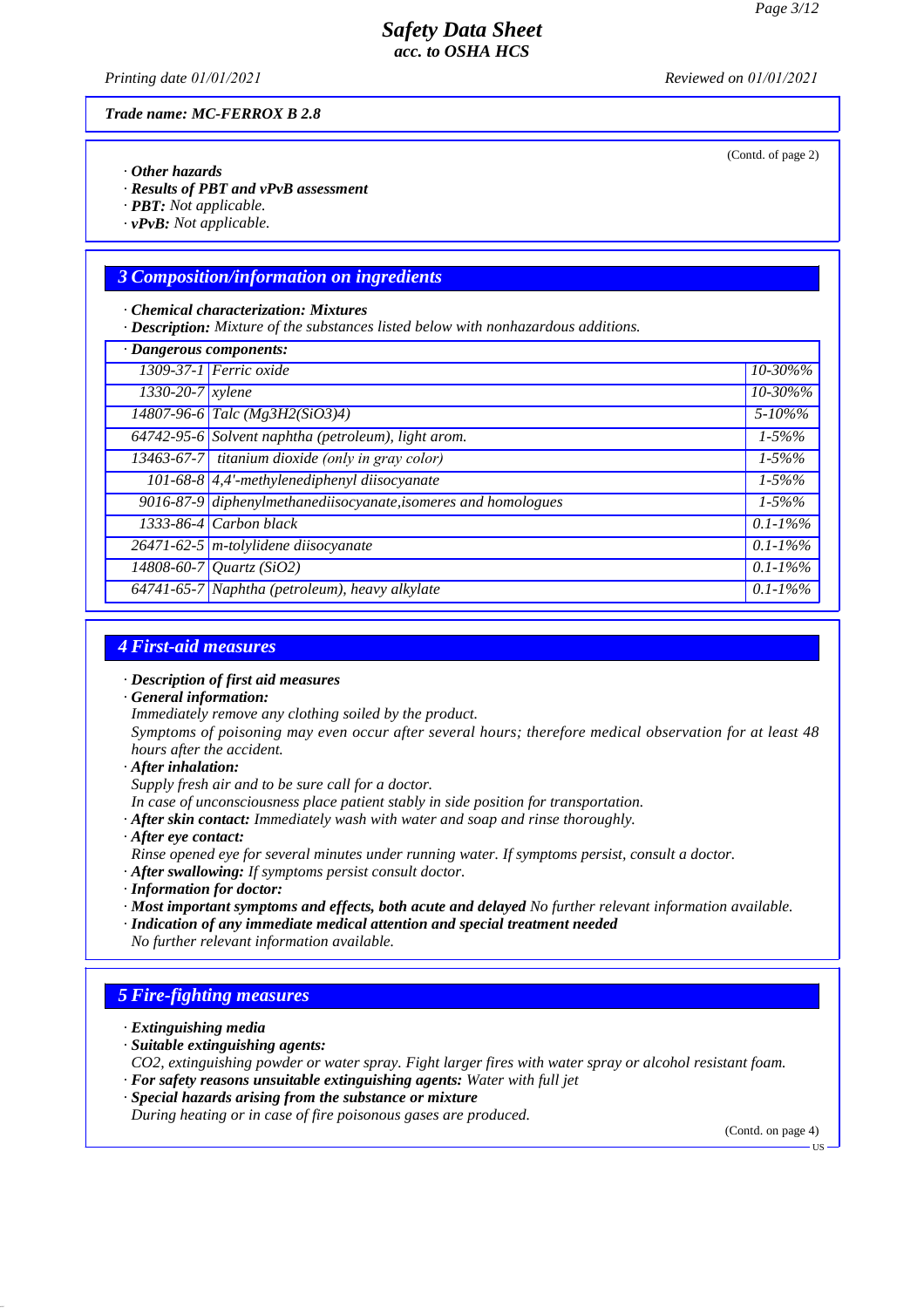(Contd. of page 3)

US

#### *Safety Data Sheet acc. to OSHA HCS*

*Printing date 01/01/2021 Reviewed on 01/01/2021*

*Trade name: MC-FERROX B 2.8*

*· Advice for firefighters*

*· Protective equipment: Mouth respiratory protective device.*

#### *6 Accidental release measures*

*· Personal precautions, protective equipment and emergency procedures Mount respiratory protective device.*

*Wear protective equipment. Keep unprotected persons away.*

*· Environmental precautions: Do not allow to enter sewers/ surface or ground water.*

*· Methods and material for containment and cleaning up: Absorb with liquid-binding material (sand, diatomite, acid binders, universal binders, sawdust). Dispose contaminated material as waste according to item 13. Ensure adequate ventilation.*

*· Reference to other sections See Section 7 for information on safe handling. See Section 8 for information on personal protection equipment. See Section 13 for disposal information.*

#### *7 Handling and storage*

*· Handling:*

- *· Precautions for safe handling Ensure good ventilation/exhaustion at the workplace.*
- *Open and handle receptacle with care. Prevent formation of aerosols.*
- *· Information about protection against explosions and fires: Keep ignition sources away - Do not smoke. Protect against electrostatic charges. Keep respiratory protective device available.*
- *· Conditions for safe storage, including any incompatibilities*

*· Storage:*

- *· Requirements to be met by storerooms and receptacles: No special requirements.*
- *· Information about storage in one common storage facility: Not required.*
- *· Further information about storage conditions: Keep receptacle tightly sealed.*
- *· Specific end use(s) No further relevant information available.*

*8 Exposure controls/personal protection*

*· Additional information about design of technical systems: No further data; see item 7.*

*· Control parameters*

| $\cdot$ Components with limit values that require monitoring at the workplace: |                                                                    |  |
|--------------------------------------------------------------------------------|--------------------------------------------------------------------|--|
|                                                                                | 1330-20-7 xylene                                                   |  |
|                                                                                | PEL Long-term value: $435$ mg/m <sup>3</sup> , 100 ppm             |  |
|                                                                                | REL Short-term value: $655$ mg/m <sup>3</sup> , 150 ppm            |  |
|                                                                                | Long-term value: 435 mg/m <sup>3</sup> , 100 ppm                   |  |
|                                                                                | TLV Short-term value: 651 mg/m <sup>3</sup> , 150 ppm              |  |
|                                                                                | Long-term value: $434$ mg/m <sup>3</sup> , 100 ppm                 |  |
|                                                                                | <b>BEI</b>                                                         |  |
|                                                                                | 101-68-8 4,4'-methylenediphenyl diisocyanate                       |  |
|                                                                                | PEL Ceiling limit value: $0.2 \text{ mg/m}^3$ , $0.02 \text{ ppm}$ |  |
|                                                                                | (Contd. on page 5)                                                 |  |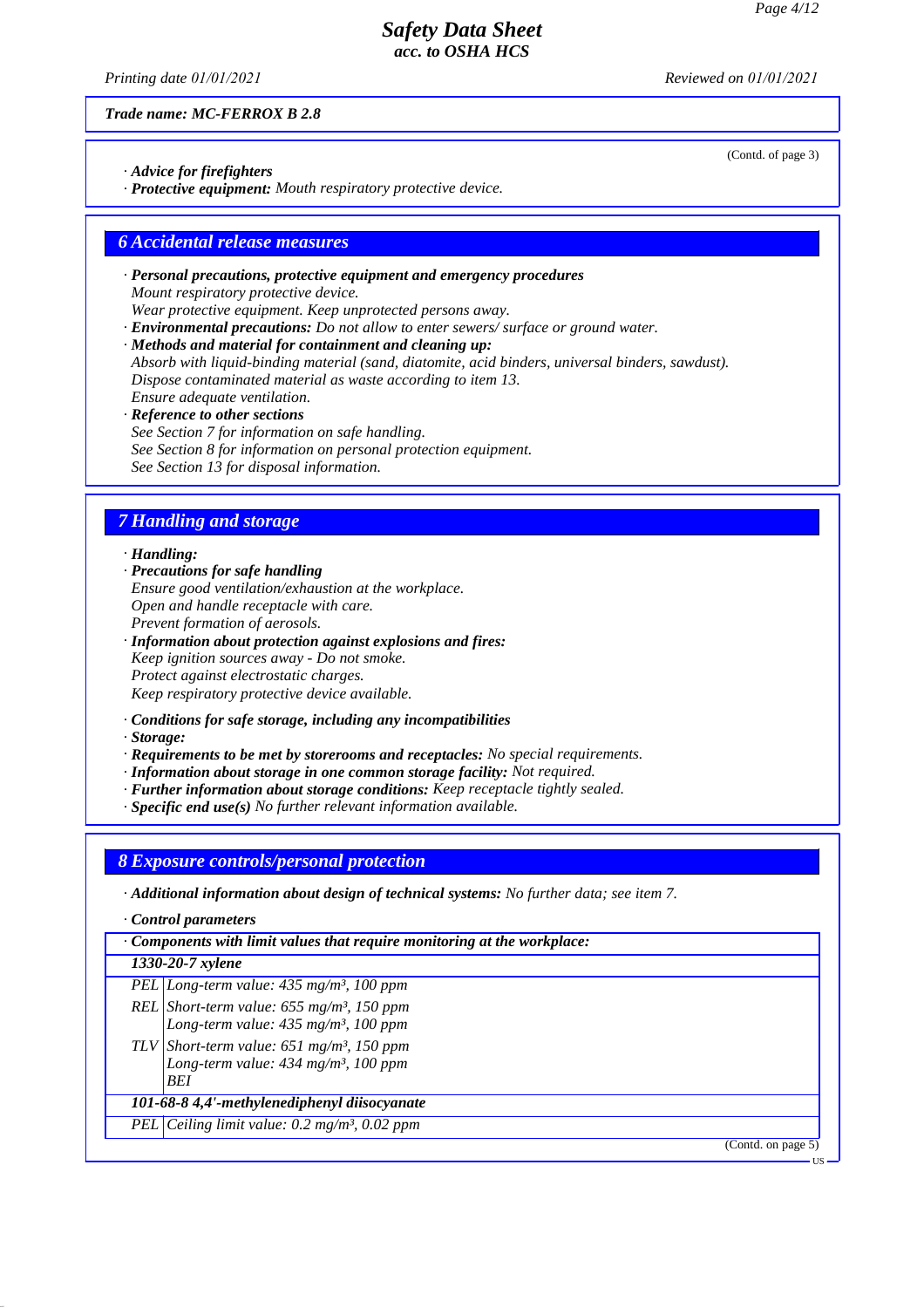(Contd. of page 4)

#### *Safety Data Sheet acc. to OSHA HCS*

*Printing date 01/01/2021 Reviewed on 01/01/2021*

*Trade name: MC-FERROX B 2.8*

| REL Long-term value: 0.05 mg/m <sup>3</sup> , 0.005 ppm     |
|-------------------------------------------------------------|
| Ceiling limit value: $0.2*$ mg/m <sup>3</sup> , $0.02*$ ppm |
| $*10$ -min                                                  |
|                                                             |

*TLV Long-term value: 0.051 mg/m³, 0.005 ppm*

## *26471-62-5 m-tolylidene diisocyanate*

*PEL Ceiling limit value: 0.14 mg/m³, 0.02 ppm*

*REL LFC*

*TLV Short-term value: (0.14) NIC-0.021\* mg/m³, (0.02) NIC-0.003\* ppm Long-term value: (0.036) NIC-0.007\* mg/m³, (0.005) NIC-0.001\* ppm \*(IFV) SEN; NIC-Skin; A3*

#### *· Ingredients with biological limit values:*

#### *1330-20-7 xylene*

*BEI 1.5 g/g creatinine Medium: urine Time: end of shift Parameter: Methylhippuric acids*

*· Additional information: The lists that were valid during the creation were used as basis.*

- *· Exposure controls*
- *· Personal protective equipment:*

*· General protective and hygienic measures: Keep away from foodstuffs, beverages and feed. Immediately remove all soiled and contaminated clothing. Wash hands before breaks and at the end of work. Store protective clothing separately. Avoid contact with the eyes and skin.*

*· Breathing equipment:*

*During mixing, handling and application: Splash goggles. Full protective clothing. Gloves (impervious). Wear suitable respiratory equipment. When air concentrations are not known (or above the TLV), an airsupplied respirator is required. Refer to OSHA Respiratory Protection Standard (29 CFR 1910.134).In presence of air movement, air-purifying (cartridge type) respirators are not the best protection but can be used, if you replaced them frequently. Change cartridges after 8h max or less due to their low warning properties. When in a confined space wear MSHA/NIOSH approved self-contained breathing apparatus or equivalent and full protective gear.*

*· Protection of hands:*



\_S*Protective gloves*

*The glove material has to be impermeable and resistant to the product/ the substance/ the preparation. Due to missing tests no recommendation to the glove material can be given for the product/ the preparation/ the chemical mixture.*

*Selection of the glove material on consideration of the penetration times, rates of diffusion and the degradation*

*· Material of gloves*

*The selection of the suitable gloves does not only depend on the material, but also on further marks of quality and varies from manufacturer to manufacturer. As the product is a preparation of several substances, the resistance of the glove material can not be calculated in advance and has therefore to be checked prior to the application.*

*· Penetration time of glove material*

*The exact break through time has to be found out by the manufacturer of the protective gloves and has to be observed.*

(Contd. on page 6)

US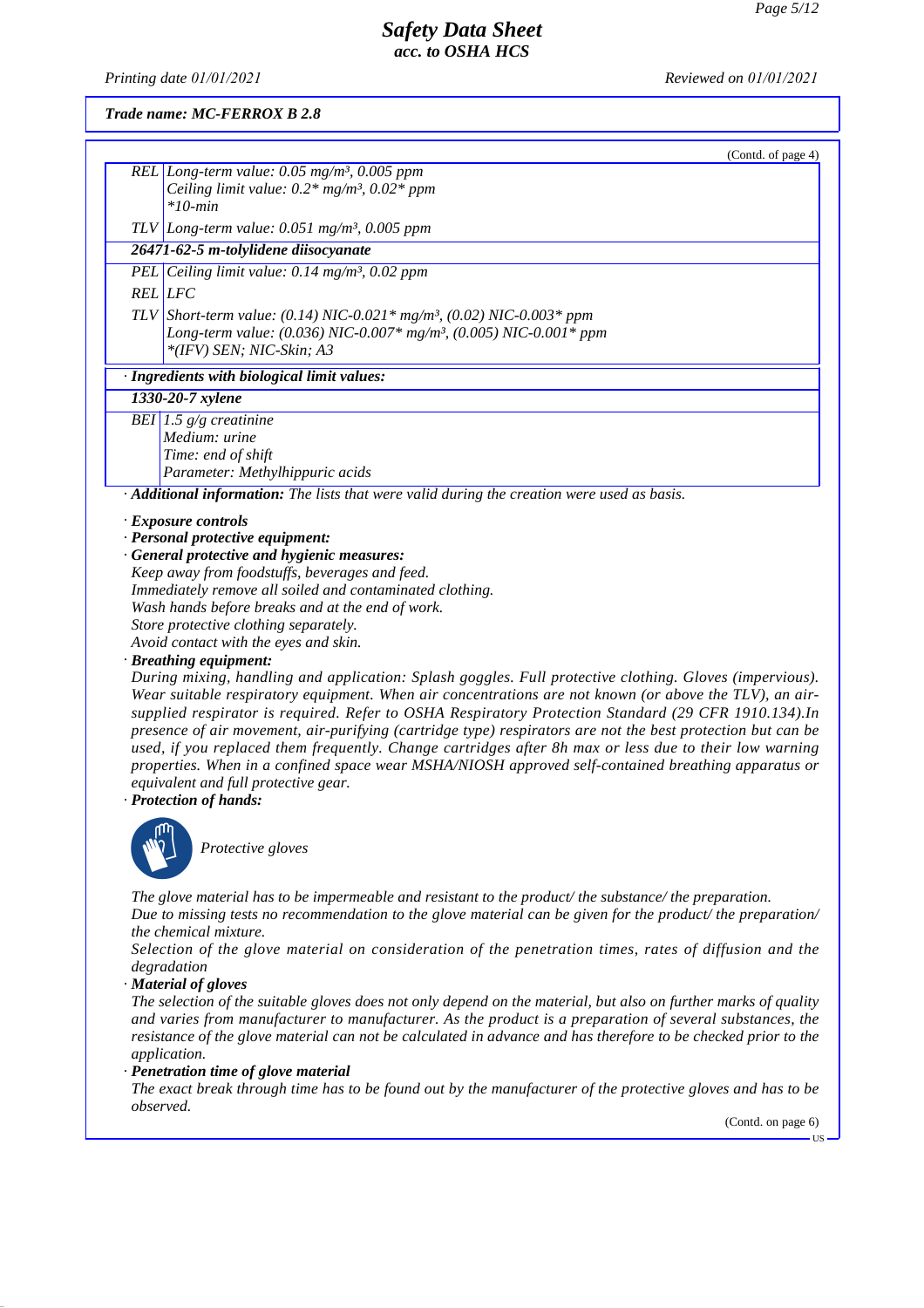(Contd. of page 5)

# *Safety Data Sheet acc. to OSHA HCS*

*Printing date 01/01/2021 Reviewed on 01/01/2021*

# *Trade name: MC-FERROX B 2.8*

*· Eye protection:*



\_R*Tightly sealed goggles*

# *9 Physical and chemical properties*

| · Information on basic physical and chemical properties    |                                                                                               |  |
|------------------------------------------------------------|-----------------------------------------------------------------------------------------------|--|
| <b>General Information</b>                                 |                                                                                               |  |
| $\cdot$ Appearance:                                        |                                                                                               |  |
| Form:                                                      | Fluid                                                                                         |  |
| Color:                                                     | Various colors                                                                                |  |
| $\cdot$ Odor:                                              | Aromatic                                                                                      |  |
| · Odour threshold:                                         | Not determined.                                                                               |  |
| $\cdot$ pH-value:                                          | Not determined.                                                                               |  |
| · Change in condition                                      |                                                                                               |  |
| <b>Melting point/Melting range:</b>                        | Undetermined.                                                                                 |  |
| <b>Boiling point/Boiling range:</b>                        | 137 °C (279 °F)                                                                               |  |
| · Flash point:                                             | 24 °C (75 °F)                                                                                 |  |
| · Flammability (solid, gaseous):                           | Not applicable.                                                                               |  |
| · Ignition temperature:                                    | 500 °C (932 °F)                                                                               |  |
| · Decomposition temperature:                               | Not determined.                                                                               |  |
| · Auto igniting:                                           | Product is not selfigniting.                                                                  |  |
| · Danger of explosion:                                     | Product is not explosive. However, formation of explosive air/vapor<br>mixtures are possible. |  |
| · Explosion limits:                                        |                                                                                               |  |
| Lower:                                                     | 1.1 Vol $\%$                                                                                  |  |
| <b>Upper:</b>                                              | 7.0 Vol %                                                                                     |  |
| $\cdot$ Vapor pressure at 20 $\cdot$ C (68 $\cdot$ F):     | $6.7$ hPa $(5$ mm Hg)                                                                         |  |
| $\cdot$ Density at 20 $\cdot$ C (68 $\cdot$ F):            | 1.56-1.70 g/cm <sup>3</sup> (13.018-14.187 lbs/gal)                                           |  |
| $\cdot$ Relative density                                   | Not determined.                                                                               |  |
| · Vapour density                                           | Not determined.                                                                               |  |
| $\cdot$ Evaporation rate                                   | Not determined.                                                                               |  |
| · Solubility in / Miscibility with                         |                                                                                               |  |
| Water:                                                     | Not miscible or difficult to mix.                                                             |  |
| · Partition coefficient (n-octanol/water): Not determined. |                                                                                               |  |
| · Viscosity:                                               |                                                                                               |  |
| Dynamic:                                                   | Not determined.                                                                               |  |
| Kinematic:                                                 | Not determined.                                                                               |  |
| · Solvent content:                                         |                                                                                               |  |
| <b>Solids content:</b>                                     | 79.0-84 %                                                                                     |  |
| $·$ Other information                                      | No further relevant information available.                                                    |  |
|                                                            |                                                                                               |  |

# *10 Stability and reactivity*

*· Reactivity No further relevant information available.*

(Contd. on page 7)

US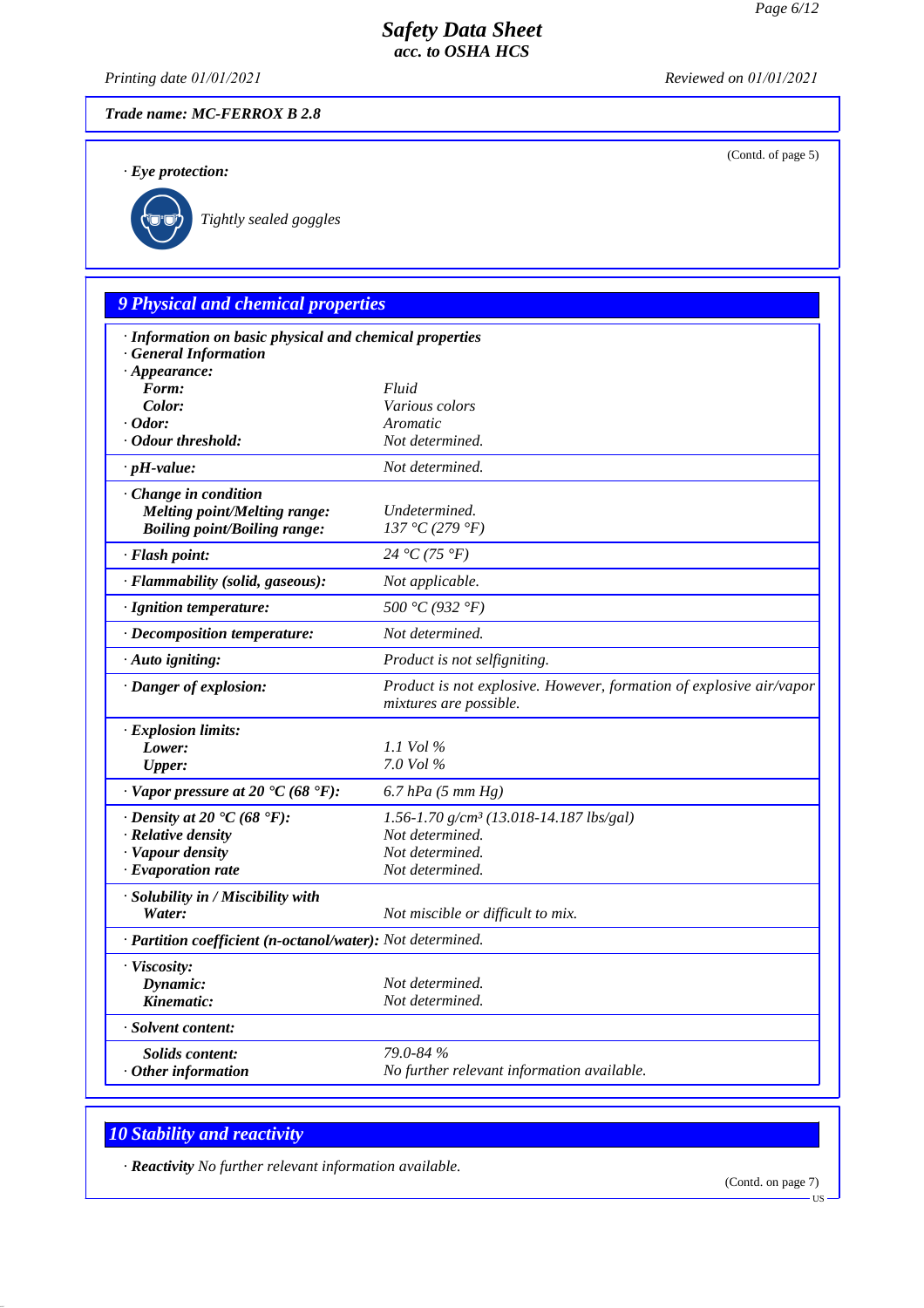(Contd. of page 6)

# *Safety Data Sheet acc. to OSHA HCS*

*Printing date 01/01/2021 Reviewed on 01/01/2021*

*Trade name: MC-FERROX B 2.8*

*· Chemical stability*

*· Thermal decomposition / conditions to be avoided: No decomposition if used according to specifications.*

*· Possibility of hazardous reactions No dangerous reactions known.*

*· Conditions to avoid No further relevant information available.*

*· Incompatible materials: No further relevant information available. · Hazardous decomposition products: No dangerous decomposition products known.*

# *11 Toxicological information*

*· Information on toxicological effects*

*· Acute toxicity:*

| 1309-37-1 Ferric oxide<br>LD50<br>$>$ 5000 mg/kg (rat)<br>Oral                                                                                                                                                                                                                                                                        |                          |
|---------------------------------------------------------------------------------------------------------------------------------------------------------------------------------------------------------------------------------------------------------------------------------------------------------------------------------------|--------------------------|
|                                                                                                                                                                                                                                                                                                                                       |                          |
|                                                                                                                                                                                                                                                                                                                                       |                          |
| 1330-20-7 xylene                                                                                                                                                                                                                                                                                                                      |                          |
| LD50<br>Oral<br>$4300$ mg/kg (rat)                                                                                                                                                                                                                                                                                                    |                          |
| LD50<br>2000 mg/kg (rabbit)<br>Dermal                                                                                                                                                                                                                                                                                                 |                          |
| 64742-95-6 Solvent naphtha (petroleum), light arom.                                                                                                                                                                                                                                                                                   |                          |
| $>6800$ mg/kg (rat)<br>LD50<br>Oral                                                                                                                                                                                                                                                                                                   |                          |
| LD50<br>$>3400$ mg/kg (rab)<br>Dermal                                                                                                                                                                                                                                                                                                 |                          |
| Inhalative $ LC50/4 h  > 10.2 mg/(rat)$                                                                                                                                                                                                                                                                                               |                          |
| 101-68-8 4,4'-methylenediphenyl diisocyanate                                                                                                                                                                                                                                                                                          |                          |
| LD50<br><b>Oral</b><br>$2200$ mg/kg (mouse)                                                                                                                                                                                                                                                                                           |                          |
| 64741-65-7 Naphtha (petroleum), heavy alkylate                                                                                                                                                                                                                                                                                        |                          |
| LD50<br>$> 6000$ mg/kg (rat)<br>Oral                                                                                                                                                                                                                                                                                                  |                          |
| LD50<br>Dermal<br>$>$ 3000 mg/kg (rabbit)                                                                                                                                                                                                                                                                                             |                          |
| Inhalative $ LC50/4 h  > 7.8 mg/(rat)$                                                                                                                                                                                                                                                                                                |                          |
| Sensitization possible through inhalation.<br>Sensitization possible through skin contact.<br>· Additional toxicological information:<br>The product shows the following dangers according to internally approved calculation methods for<br>preparations:<br>Harmful<br><i>Irritant</i><br>The product can cause inheritable damage. |                          |
| · Carcinogenic categories                                                                                                                                                                                                                                                                                                             |                          |
| · IARC (International Agency for Research on Cancer)                                                                                                                                                                                                                                                                                  |                          |
| 1309-37-1 Ferric oxide                                                                                                                                                                                                                                                                                                                | $\overline{\mathcal{E}}$ |
| 1330-20-7 xylene                                                                                                                                                                                                                                                                                                                      | 3                        |
| 14807-96-6 Talc (Mg3H2(SiO3)4)                                                                                                                                                                                                                                                                                                        | 2B                       |
| 13463-67-7 titanium dioxide                                                                                                                                                                                                                                                                                                           | 2B                       |
| 101-68-8 4,4'-methylenediphenyl diisocyanate                                                                                                                                                                                                                                                                                          | $\overline{\mathcal{E}}$ |
| 9016-87-9 diphenylmethanediisocyanate, isomeres and homologues                                                                                                                                                                                                                                                                        | $\mathfrak{Z}$           |
| 1333-86-4 Carbon black                                                                                                                                                                                                                                                                                                                | 2B                       |
| $26471 - 62 - 5$ m-tolylidene diisocyanate                                                                                                                                                                                                                                                                                            | 2B                       |
| $14808 - 60 - 7$ <i>Quartz</i> (SiO2)                                                                                                                                                                                                                                                                                                 | $\overline{l}$           |

(Contd. on page 8)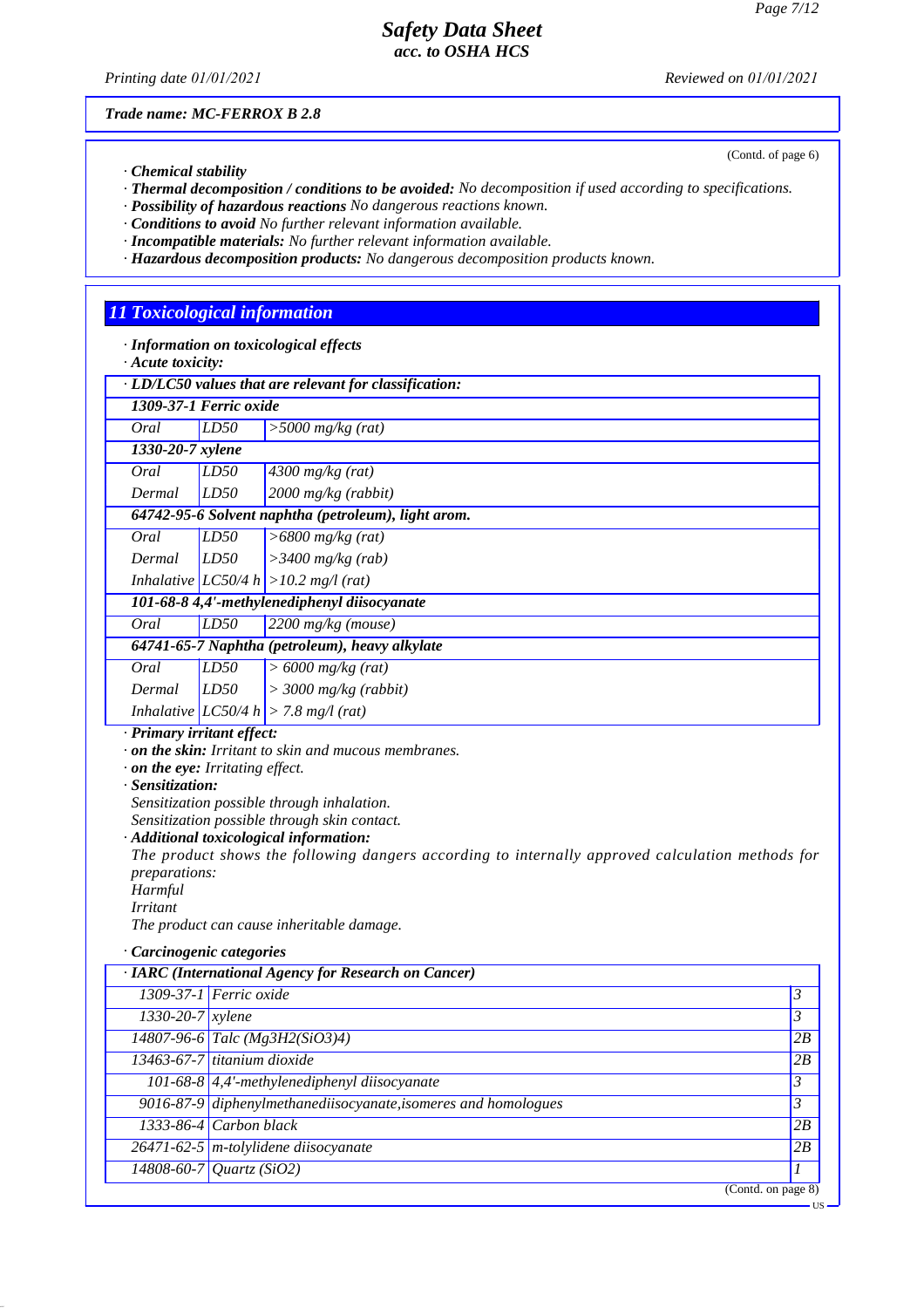*Printing date 01/01/2021 Reviewed on 01/01/2021*

*Trade name: MC-FERROX B 2.8*

|                                                                         |                                                  | (Contd. of page 7) |  |
|-------------------------------------------------------------------------|--------------------------------------------------|--------------------|--|
|                                                                         | $7631-86-9$ silicon dioxide, chemically prepared |                    |  |
|                                                                         | $111-76-2$ 2-butoxyethanol                       |                    |  |
| · NTP (National Toxicology Program)                                     |                                                  |                    |  |
|                                                                         | $26471 - 62 - 5$ m-tolylidene diisocyanate       | $\overline{R}$     |  |
|                                                                         | $14808 - 60 - 7$ <i>Quartz</i> (SiO2)            | K                  |  |
| $\overline{\cdot$ OSHA-Ca (Occupational Safety & Health Administration) |                                                  |                    |  |
|                                                                         | None of the ingredients is listed.               |                    |  |

# *12 Ecological information*

*· Toxicity*

- *· Aquatic toxicity: No further relevant information available.*
- *· Persistence and degradability No further relevant information available.*
- *· Behavior in environmental systems:*
- *· Bioaccumulative potential No further relevant information available.*
- *· Mobility in soil No further relevant information available.*
- *· Additional ecological information:*

#### *· General notes:*

*Water hazard class 3 (Self-assessment): extremely hazardous for water Do not allow product to reach ground water, water course or sewage system, even in small quantities.*

- *Danger to drinking water if even extremely small quantities leak into the ground.*
- *· Results of PBT and vPvB assessment*
- *· PBT: Not applicable.*
- *· vPvB: Not applicable.*
- *· Other adverse effects No further relevant information available.*

#### *13 Disposal considerations*

- *· Waste treatment methods*
- *· Recommendation:*

*Must not be disposed of together with household garbage. Do not allow product to reach sewage system.*

- *· Uncleaned packagings:*
- *· Recommendation: Disposal must be made according to official regulations.*

| $\cdot$ UN-Number            |                     |  |
|------------------------------|---------------------|--|
| · DOT, ADR, IMDG, IATA       | <i>UN1263</i>       |  |
| · UN proper shipping name    |                     |  |
| $\cdot$ DOT, IATA            | Paint               |  |
| $\cdot$ ADR                  | $1263$ Paint        |  |
| $\cdot$ IMDG                 | <b>PAINT</b>        |  |
| · Transport hazard class(es) |                     |  |
| $\cdot$ <i>DOT</i>           |                     |  |
|                              |                     |  |
| FLAMMABLE LIQUI              |                     |  |
|                              |                     |  |
| $\cdot$ Class                | 3 Flammable liquids |  |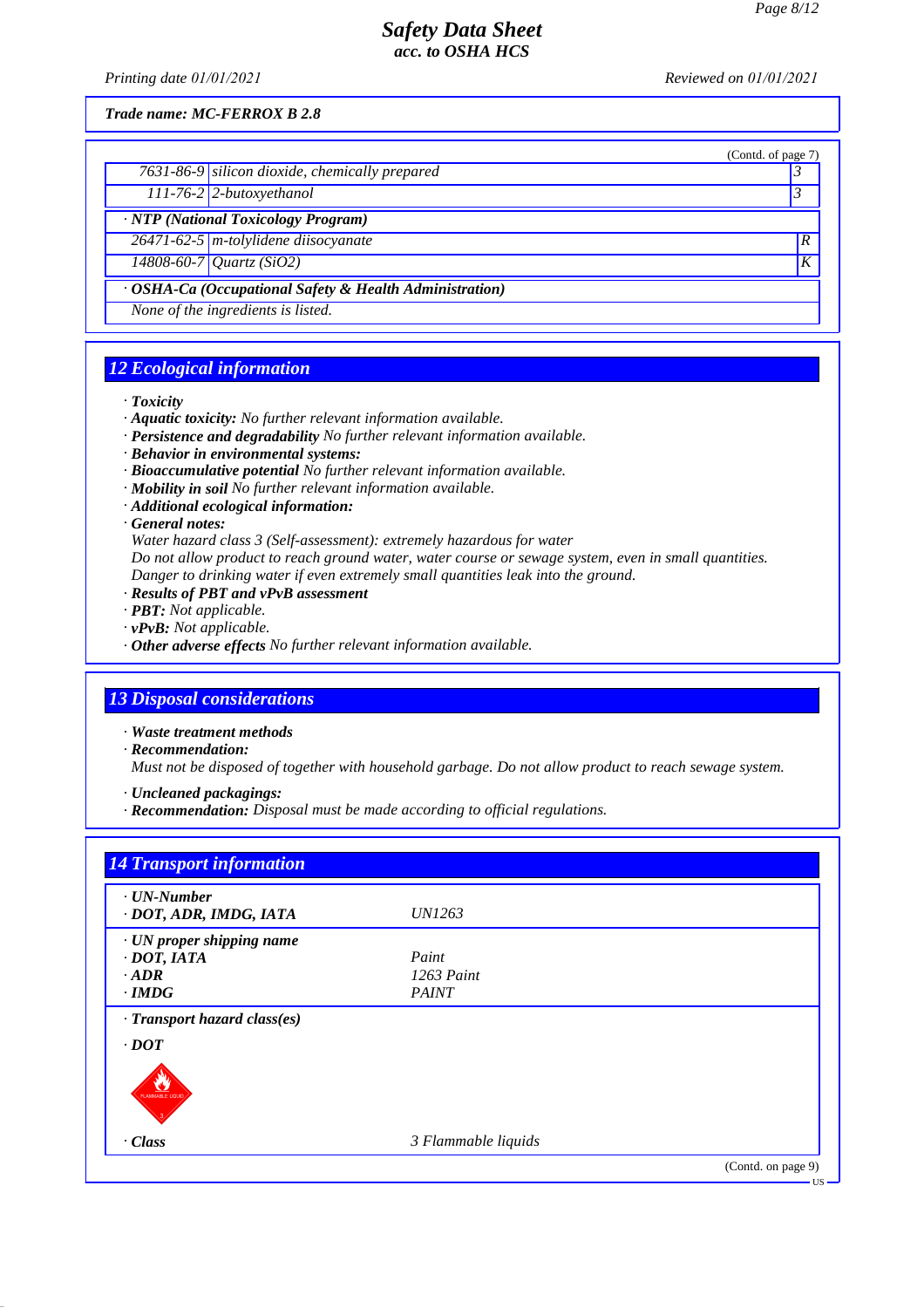US

# *Safety Data Sheet acc. to OSHA HCS*

*Printing date 01/01/2021 Reviewed on 01/01/2021*

*Trade name: MC-FERROX B 2.8*

|                                                           | (Contd. of page 8)                                |  |
|-----------------------------------------------------------|---------------------------------------------------|--|
| · Label                                                   | $\mathfrak{Z}$                                    |  |
| ADR, IMDG, IATA                                           |                                                   |  |
|                                                           |                                                   |  |
|                                                           |                                                   |  |
|                                                           |                                                   |  |
| $\cdot$ Class                                             | 3 Flammable liquids                               |  |
| · Label                                                   | 3                                                 |  |
| · Packing group                                           |                                                   |  |
| · DOT, ADR, IMDG, IATA                                    | III                                               |  |
| · Environmental hazards:                                  | Not applicable.                                   |  |
|                                                           |                                                   |  |
| · Special precautions for user<br>· Danger code (Kemler): | Warning: Flammable liquids<br>30                  |  |
| · EMS Number:                                             | $F-E,S-E$                                         |  |
| · Stowage Category                                        | A                                                 |  |
| · Transport in bulk according to Annex II of              |                                                   |  |
| <b>MARPOL73/78 and the IBC Code</b>                       | Not applicable.                                   |  |
| · Transport/Additional information:                       |                                                   |  |
| $\cdot$ DOT                                               |                                                   |  |
| · Quantity limitations                                    | On passenger aircraft/rail: 60 L                  |  |
|                                                           | On cargo aircraft only: 220 L                     |  |
| $-ADR$                                                    |                                                   |  |
| $\cdot$ Excepted quantities (EQ)                          | Code: E1                                          |  |
|                                                           | Maximum net quantity per inner packaging: 30 ml   |  |
|                                                           | Maximum net quantity per outer packaging: 1000 ml |  |
| $\cdot$ IMDG                                              |                                                   |  |
| $\cdot$ Limited quantities (LQ)                           | 5L                                                |  |
| $\cdot$ Excepted quantities (EQ)                          | Code: El                                          |  |
|                                                           | Maximum net quantity per inner packaging: 30 ml   |  |
|                                                           | Maximum net quantity per outer packaging: 1000 ml |  |
| · UN "Model Regulation":                                  | <b>UN 1263 PAINT, 3, III</b>                      |  |

|  | <b>15 Regulatory information</b> |
|--|----------------------------------|
|  |                                  |

*· Safety, health and environmental regulations/legislation specific for the substance or mixture · Sara*

| · Section 355 (extremely hazardous substances):                |                     |
|----------------------------------------------------------------|---------------------|
| None of the ingredients is listed.                             |                     |
| · Section 313 (Specific toxic chemical listings):              |                     |
| $1330-20-7$ xylene                                             |                     |
| 101-68-8 $\vert$ 4,4'-methylenediphenyl diisocyanate           |                     |
| 9016-87-9 diphenylmethanediisocyanate, isomeres and homologues |                     |
| $26471 - 62 - 5$ m-tolylidene diisocyanate                     |                     |
| 872-50-4 N-methyl-2-pyrrolidone                                |                     |
| $111-76-2$ 2-butoxyethanol                                     |                     |
| · TSCA (Toxic Substances Control Act):                         |                     |
| All ingredients are listed.                                    |                     |
|                                                                | (Contd. on page 10) |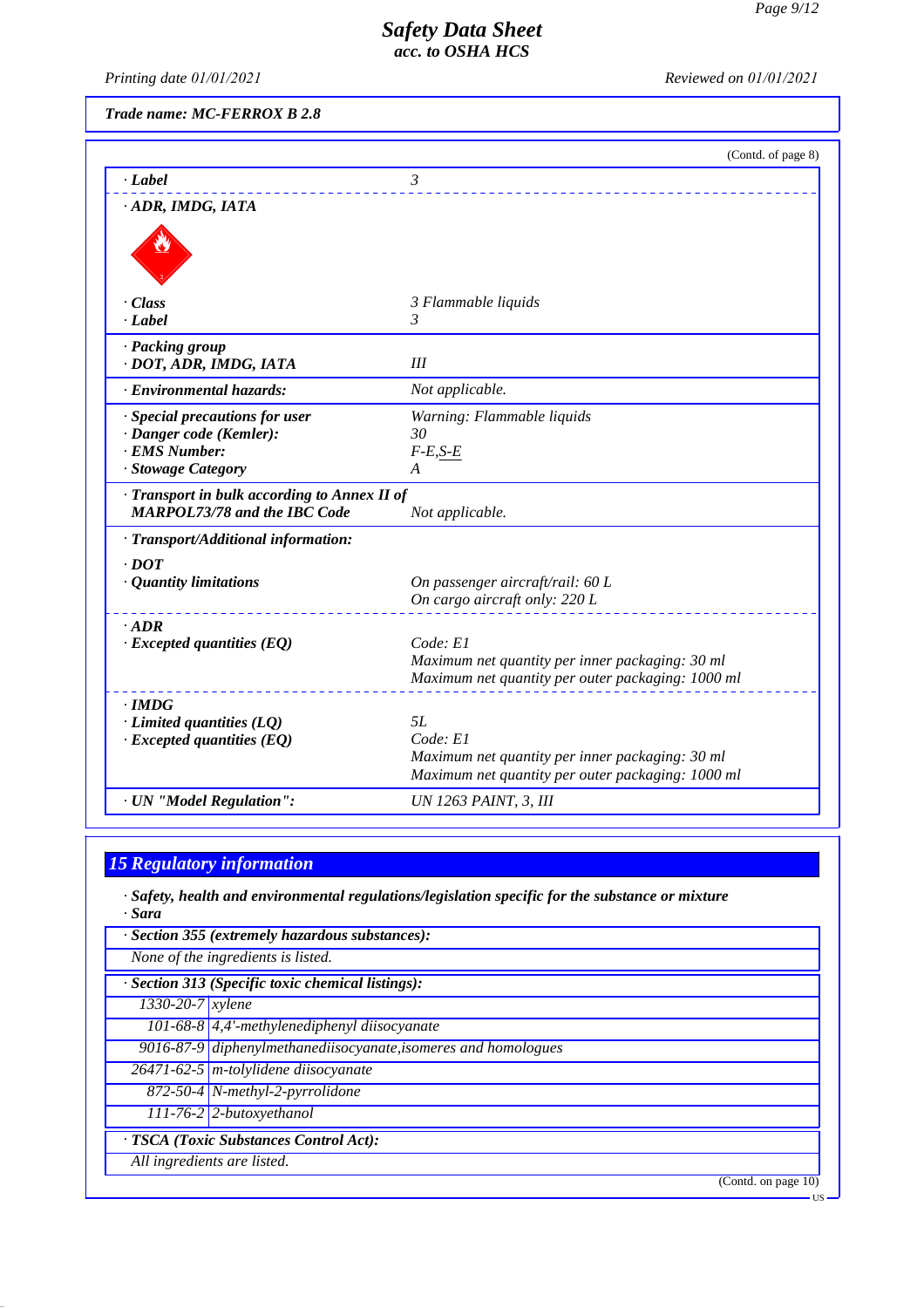*Printing date 01/01/2021 Reviewed on 01/01/2021*

*Trade name: MC-FERROX B 2.8*

| · Proposition 65          |                                                                                          | (Contd. of page 9) |                  |
|---------------------------|------------------------------------------------------------------------------------------|--------------------|------------------|
|                           | Chemicals known to cause cancer:                                                         |                    |                  |
|                           | 13463-67-7 titanium dioxide                                                              |                    |                  |
|                           | 1333-86-4 Carbon black                                                                   |                    |                  |
|                           | 26471-62-5 m-tolylidene diisocyanate                                                     |                    |                  |
|                           | $14808 - 60 - 7$ <i>Quartz</i> (SiO2)                                                    |                    |                  |
|                           | · Chemicals known to cause reproductive toxicity for females:                            |                    |                  |
|                           | None of the ingredients is listed.                                                       |                    |                  |
|                           | · Chemicals known to cause reproductive toxicity for males:                              |                    |                  |
|                           | None of the ingredients is listed.                                                       |                    |                  |
|                           | · Chemicals known to cause developmental toxicity:                                       |                    |                  |
|                           | 872-50-4 N-methyl-2-pyrrolidone                                                          |                    |                  |
| · Carcinogenic categories |                                                                                          |                    |                  |
|                           | · EPA (Environmental Protection Agency)                                                  |                    |                  |
| $1330-20-7$ xylene        |                                                                                          | I                  |                  |
|                           | 101-68-8 4,4'-methylenediphenyl diisocyanate                                             |                    | D, CBD           |
|                           | 9016-87-9 diphenylmethanediisocyanate, isomeres and homologues                           |                    | $\overline{CBD}$ |
|                           | 111-76-2 2-butoxyethanol                                                                 | NL                 |                  |
|                           | · TLV (Threshold Limit Value established by ACGIH)                                       |                    |                  |
| Ferric oxide              |                                                                                          |                    | A4               |
| xylene                    |                                                                                          |                    | A4               |
| Talc (Mg3H2(SiO3)4)       |                                                                                          |                    | A4               |
| titanium dioxide          |                                                                                          |                    | A4               |
| Carbon black              |                                                                                          |                    | A4               |
|                           | m-tolylidene diisocyanate                                                                |                    | (A4)             |
| Quartz (SiO2)             |                                                                                          |                    | A2               |
|                           | · NIOSH-Ca (National Institute for Occupational Safety and Health)                       |                    |                  |
|                           | 13463-67-7 titanium dioxide                                                              |                    |                  |
|                           | 1333-86-4 Carbon black                                                                   |                    |                  |
|                           | $26471 - 62 - 5$ m-tolylidene diisocyanate                                               |                    |                  |
|                           | 14808-60-7 Quartz (SiO2)                                                                 |                    |                  |
| GHS label elements        |                                                                                          |                    |                  |
|                           | The product is classified and labeled according to the Globally Harmonized System (GHS). |                    |                  |





*· Signal word Danger*

*· Hazard-determining components of labeling: Solvent naphtha (petroleum), light arom. Ferric oxide 4,4'-methylenediphenyl diisocyanate Talc (Mg3H2(SiO3)4) · Hazard statements H226 Flammable liquid and vapor. H315 Causes skin irritation.*

*H319 Causes serious eye irritation.*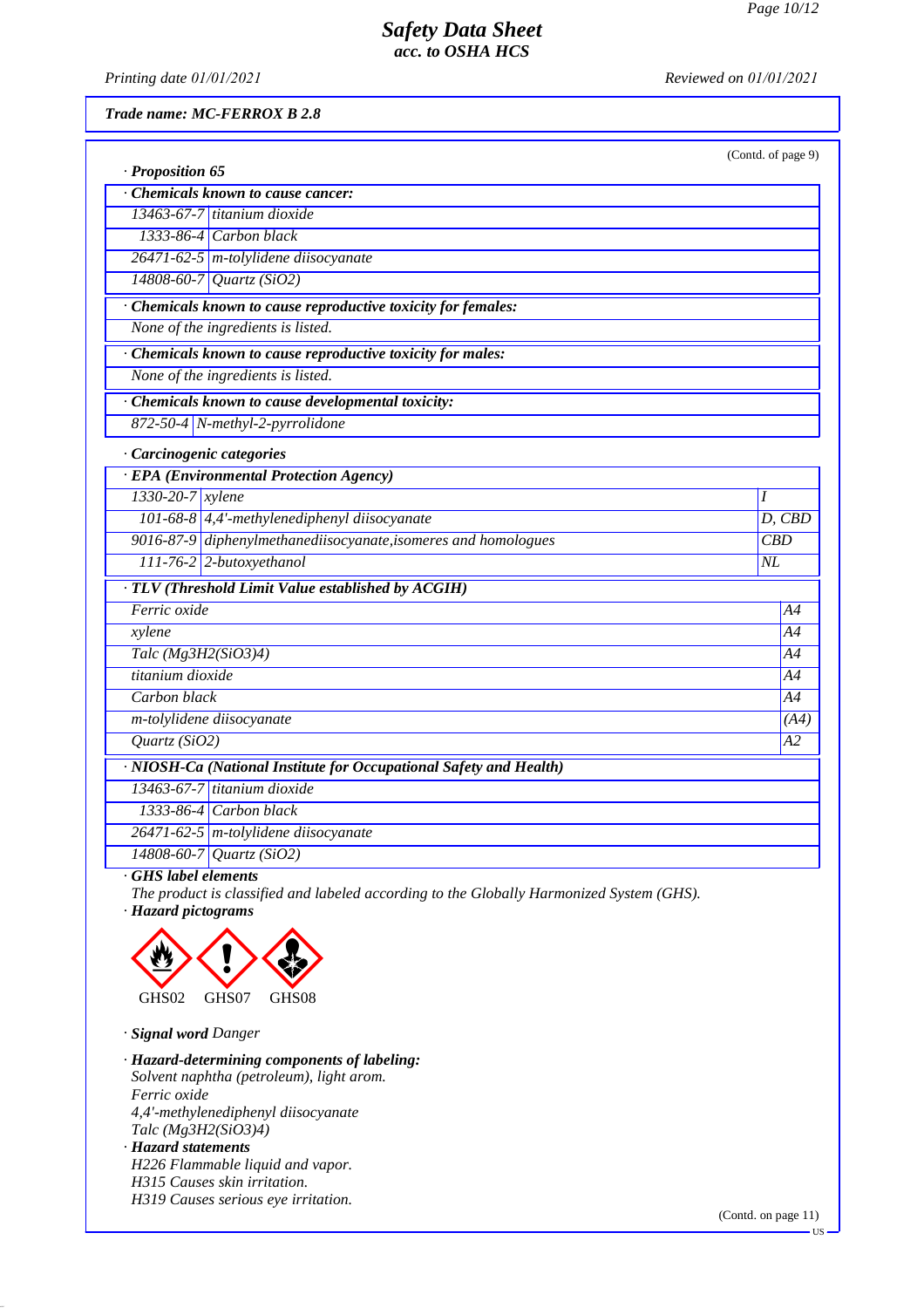*Printing date 01/01/2021 Reviewed on 01/01/2021*

*Trade name: MC-FERROX B 2.8*

|                                 | (Contd. of page 10)                                                                                   |  |
|---------------------------------|-------------------------------------------------------------------------------------------------------|--|
|                                 | H334 May cause allergy or asthma symptoms or breathing difficulties if inhaled.                       |  |
|                                 | H317 May cause an allergic skin reaction.                                                             |  |
| H340 May cause genetic defects. |                                                                                                       |  |
| H350 May cause cancer.          |                                                                                                       |  |
|                                 | H335 May cause respiratory irritation.                                                                |  |
|                                 | H373 May cause damage to organs through prolonged or repeated exposure.                               |  |
| <b>Precautionary statements</b> |                                                                                                       |  |
| P210                            | Keep away from heat/sparks/open flames/hot surfaces. No smoking.                                      |  |
| P241                            | Use explosion-proof electrical/ventilating/lighting/equipment.                                        |  |
| P260                            | Do not breathe dust/fume/gas/mist/vapors/spray.                                                       |  |
| P284                            | [In case of inadequate ventilation] wear respiratory protection.                                      |  |
| P280                            | Wear protective gloves / eye protection / face protection.                                            |  |
| P240                            | Ground/bond container and receiving equipment.                                                        |  |
| P242                            | Use only non-sparking tools.                                                                          |  |
| P <sub>243</sub>                | Take precautionary measures against static discharge.                                                 |  |
| P <sub>264</sub>                | Wash thoroughly after handling.                                                                       |  |
| P271                            | Use only outdoors or in a well-ventilated area.                                                       |  |
| P <sub>272</sub>                | Contaminated work clothing must not be allowed out of the workplace.                                  |  |
| P201                            | Obtain special instructions before use.                                                               |  |
| P <sub>202</sub>                | Do not handle until all safety precautions have been read and understood.                             |  |
|                                 | P303+P361+P353 If on skin (or hair): Take off immediately all contaminated clothing. Rinse skin with  |  |
|                                 | water/shower.                                                                                         |  |
|                                 | P305+P351+P338 If in eyes: Rinse cautiously with water for several minutes. Remove contact lenses, if |  |
|                                 | present and easy to do. Continue rinsing.                                                             |  |
| P321                            | Specific treatment (see on this label).                                                               |  |
| $P342 + P311$                   | If experiencing respiratory symptoms: Call a POISON CENTER/doctor.                                    |  |
| P304+P340                       | IF INHALED: Remove person to fresh air and keep comfortable for breathing.                            |  |
| P312                            | Call a POISON CENTER/doctor if you feel unwell.                                                       |  |
| P363                            | Wash contaminated clothing before reuse.                                                              |  |
| $P308 + P313$                   | IF exposed or concerned: Get medical advice/attention.                                                |  |
| $P333 + P313$                   | If skin irritation or rash occurs: Get medical advice/attention.                                      |  |
| P337+P313                       | If eye irritation persists: Get medical advice/attention.                                             |  |
| P314                            | Get medical advice/attention if you feel unwell.                                                      |  |
| $P370 + P378$                   | In case of fire: Use for extinction: CO2, powder or water spray.                                      |  |
| $P362 + P364$                   | Take off contaminated clothing and wash it before reuse.                                              |  |
| P405                            | Store locked up.                                                                                      |  |
| $P403 + P233$                   | Store in a well-ventilated place. Keep container tightly closed.                                      |  |
| $P403 + P235$                   | Store in a well-ventilated place. Keep cool.                                                          |  |
| <i>P501</i>                     | Dispose of contents/container in accordance with local/regional/national/international                |  |
|                                 | regulations.                                                                                          |  |
| · National regulations:         |                                                                                                       |  |
|                                 | · Additional classification according to Decree on Hazardous Materials:                               |  |
|                                 |                                                                                                       |  |

*Carcinogenic hazardous material group III (dangerous).*

*· Information about limitation of use:*

*Workers are not allowed to be exposed to the hazardous carcinogenic materials contained in this preparation. Exceptions can be made by the authorities in certain cases.*

*· Chemical safety assessment: A Chemical Safety Assessment has not been carried out.*

#### *16 Other information*

*This information is based on our present knowledge. However, this shall not constitute a guarantee for any specific product features and shall not establish a legally valid contractual relationship.*

*· Department issuing SDS: Product safety department*

*· Contact: HS REG.DEPART.REG.SS*

*· Date of preparation / last revision 01/01/2021 / -*

(Contd. on page 12)

US